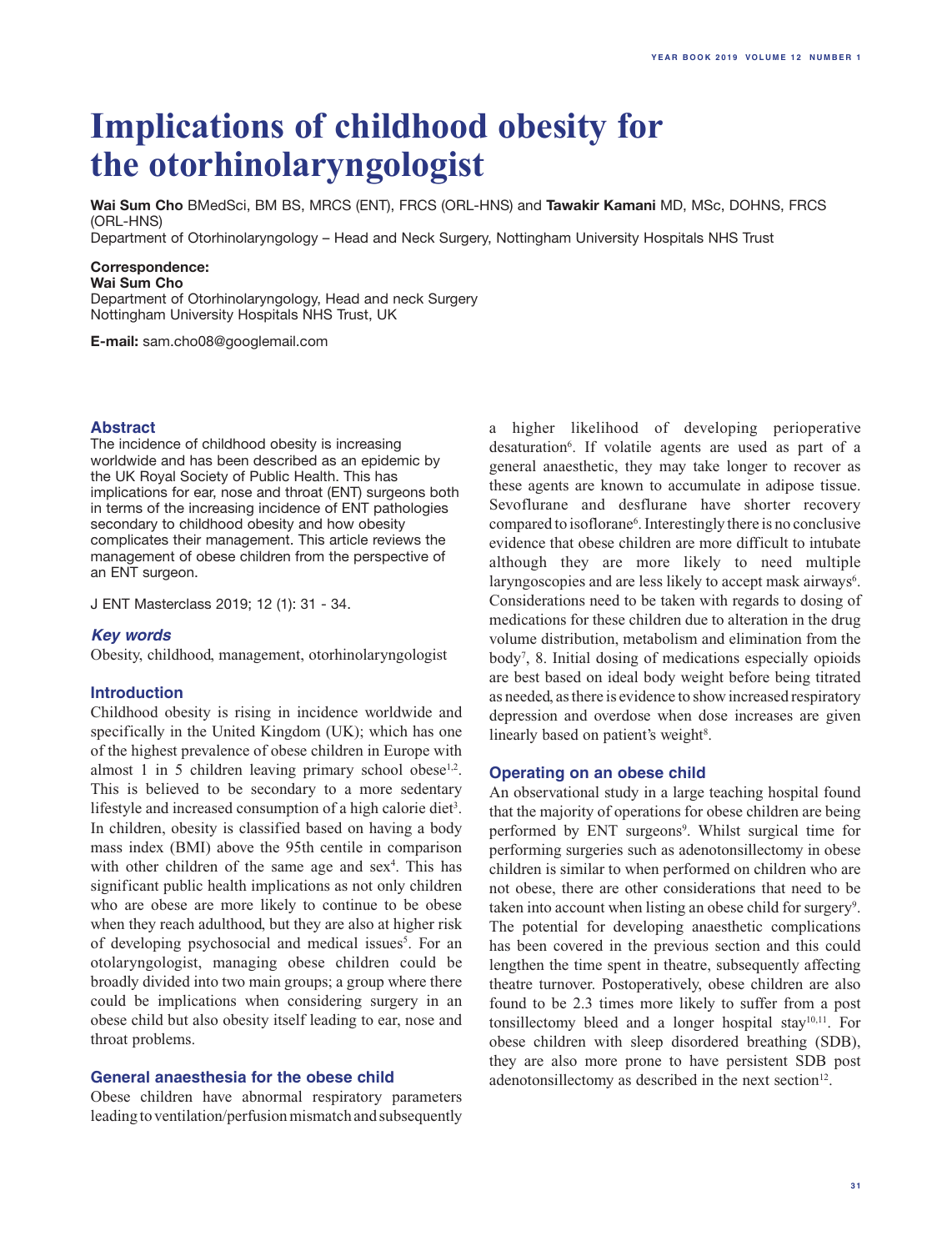# **Obesity and SDB**

Paediatric SDB is a condition caused by increased upper airway resistance and collapse leading to hypoxia and interrupted sleep from repetitive arousal<sup>13</sup>. The mainstay of treatment for children with SDB is adenotonsillectomy, which has been shown to be effective in reducing upper airway resistance and curing children of SDB13. Obese children have adenotonsillar hypertrophy, increased lymphoid tissue hyperplasia in the tongue base, and external compression of surrounding adipose tissue around the pharynx leading to a higher incidence of SDB in obese children<sup>14,15</sup>. Furthermore, when comparing tonsil size in terms of height, width and weight, Wang et al. (2010) found obese children to have larger tonsils when compared with their leaner counterparts<sup>16</sup>. The association between obese children and having more prominent lymphoid tissue is believed to be secondary to endocrine mediated somatic growth in these children<sup>15</sup>. This may explain why a significant number of obese children remain symptomatic from SDB despite initially showing improvement in their symptoms following adenotonsillectomy<sup>17,18</sup>.

A prospective study by Mitchell and Kelly (2004) of 30 children assessed the outcome of obese children with SDB following adenotonsillectomy by performing polysomnography (PSG) pre and post surgery and found that 54% of children continued to have SDB<sup>19</sup>. Interestingly an imaging based study found lingual tissue hypertrophy is more marked in obese children following tonsillectomy which could also partly explain the persistence of SDB following tonsil surgery<sup>14</sup>. However, there are additional factors that could cause persistence of SDB symptoms in obese children following adenotonsillectomy. Obese children are likely to have higher mechanical load on the chest and reduced chest compliance leading to ventilation/ perfusion mismatch and increased work of breathing<sup>6,15</sup>. These are hypotheses that this could lead to fatigue and further exacerbate SDB in obese children<sup>15</sup>. The cause of persistent SDB in obese children post adenotonsillectomy is therefore most likely multi-factorial and secondary to multi-level obstruction<sup>18</sup>.

In spite of this, there is evidence to show that obese children with SDB will benefit from adenotonsillectomy. Mitchell and Boss (2009) found in their study of 40 children that there was an improvement in sleep parameters based on post-operative PSG and also improvement in the child's quality of life<sup>20</sup>. Adenotonsillectomy however did not improve any behavioural impairment<sup>20</sup>. The American Academy of Pediatrics guideline for management of SDB in children advocates that adenotonsillectomy remains the first choice of initial treatment for obese children in the presence of adenotonsillar hypertrophy<sup>21</sup>.

In children who continue to be symptomatic post operatively, a repeat sleep study is indicated. Weight loss is encouraged and there may be a role for continuous positive airway pressure (CPAP) therapy for these children under the care of a respiratory physician<sup>15</sup>.

## **Obesity and hearing loss**

There have been observational studies both from a population based study and secondary care providers which showed a higher incidence of otitis media with effusion (OME) and acute otitis media (AOM) in obese children<sup>22,23,24,25</sup>. These children were more likely to have intervention in the form of grommets and repeated visits to the primary care practitioner for recurrent otitis media22,23,24,25. There are several theories exploring this association; Kaya et al. (2017) observed the presence of adenoidal hypertrophy in obese children with OME23. However, Kuhle et al. (2012) found a clear association between paediatric obesity and otitis media after adjusting for adenotonsillar hypertrophy in their population-based study of over 3000 children<sup>25</sup>. Another theory hypothesizes that adipose tissue causes an increase in pro-inflammatory cytokine interleukin-6 leading to a chronic inflammatory state and middle ear effusion<sup>26</sup>. A previous study into middle ear effusion fluid has shown a high (83%) incidence of increase in interleukin 6 supporting this theory<sup>27</sup>. Other theories include increased adipose tissue build up around the eustachian tube leading to eustachian tube dysfunction or gastroesophageal reflux, which is more common in obese children, leading to otitis media with effusion<sup>28,29,30</sup>. Dewan and Lieu (2018) performed a randomised double blind placebo controlled trial to assess the effectiveness of proton pump inhibitors (PPI) in treating OME but were unable to draw a conclusion due to small sample size<sup>31</sup>.

A large cross sectional population based study in the United States found obese adolescents are more likely to suffer from high frequency sensorineural hearing loss and noise-induced hearing loss<sup>32</sup>. The cause for this is not fully understood although obesity is a known independent risk factor for age-related hearing loss in adults<sup>33</sup>. Adipose tissue secretes hormones and pro-inflammatory mediators and this is believed to cause end organ damage leading to hearing loss<sup>33</sup>. There is also a reported association with adipose tissue secreted adiponectin, which is lower in obese patients<sup>33</sup>. In an animal model, lower adiponectin levels were found to be associated with a lower blood flow to the cochlear<sup>34</sup>.

## **Obesity and nasal obstruction**

A large cross sectional study performed in France of over 6000 children aged 9-11 found a higher incidence of allergic rhinitis in children with a high BMI35. A similar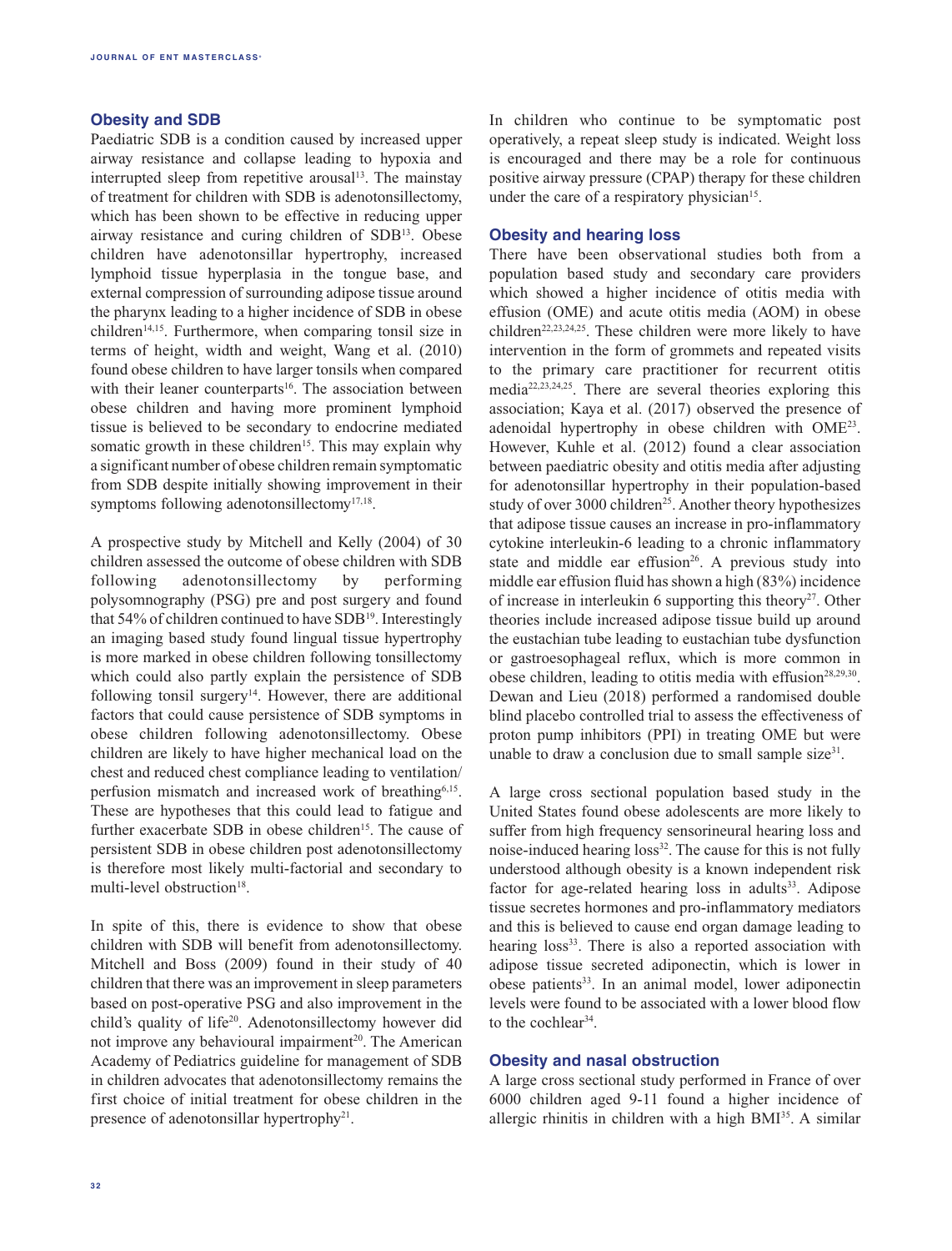finding was reported by Cibella et al. (2011) who performed a cross sectional study of 10 – 16 year old children in Italy<sup>36</sup>. The reasons for this are not well understood but it is widely reported that obese children are more likely to have asthma, suggesting a degree of atopy35,36. Kim et al. (2016) studied the role of diet and association with allergic rhinitis and found in their study of over 3000 children that allergic rhinitis was found to be significantly associated with a high fat and low carbohydrate diet<sup>37</sup>. The above cross-sectional studies performed have demonstrated possible associations, however there were numerous confounding factors and it was difficult to draw a definitive conclusion. For instance, a large multi-national cross-sectional study of more than 10,000 children combining affluent and non-affluent countries did not find an independent association between allergic rhinitis and paediatric obesity<sup>38</sup>.

#### **Conclusion**

Childhood obesity is rising in incidence worldwide and this group of children are increasingly presenting to otorhinolaryngologists with multiple ear, nose and throat complaints. Greater understanding and awareness of this global issue will lead to a more effective, structured multidisciplinary management of these children.

#### **References**

- 1. National Obesity Forum. 2015. Childhood obesity: The scale of the problem http://nationalobesityforum.org.uk/images/stories/PDF\_ training\_resource/in-depth-childhood-obesity.pdf
- 2. Tackling the UK's childhood obesity epidemic. Nov 2015. Royal Society for Public Health https://www.rsph.org.uk/uploads/assets/ uploaded/de21cde9-a77d-4ce6-bf9342c51f2beb08.pdf
- 3. Baker S, Barlow S, Cochran W, et al. Overweight children and adolescents: A clinical report of the North American Society for Pediatric Gastroenterology, Hepatology and Nutrition. J Pediatr Gastroenterol Nutr 2005;40:533–43.
- 4. World Health Organisation (WHO) Global strategy on diet, physical activity and health. https://www.who.int/dietphysicalactivity/ childhood\_what/en/
- 5. Simmonds M, Burch J, Llewellyn A et al. The use of measures of obesity in childhood for predicting obesity and the development of obesity-related diseases in adulthood: a systematic review and metaanalysis. Health Technol Assess 2015;19(43).
- 6. D Bains. Anaesthetic considerations for the obese child. Paediatric Respiratory Reviews 12 (2011):144-147.
- 7. Cheymol G. Effects of obesity on pharmaco- kinetic implications for drug therapy. Clin Pharmacokinet 2000;39: 215–231.
- 8. Samuels PJ, Sjoblom MD. Anesthetic considerations for pediatric obesity and adolescent bariatric surgery. Curr Opin Anaesthesiol. 2016;29(3):327-336.
- 9. Lee JJ, Sun LS, Gu B et al. Does obesity prolong anesthesia in children undergoing common ENT surgery? Paediatr Anaesth. 2014;24(10):1037-43.
- 10. Kshirsagar R, Mahboubi H, Moriyama D et al. Increased immediate postoperative hemorrhage in older and obese children after outpatient tonsillectomy. Int J Pediatr Otorhinolaryngol. 2016;84:119-23.
- 11. Nafiu OO, Green GE, Walton S et al. Obesity and risk of perioperative complications in children presenting for adenotonsillectomy. Int J Pediatr Otorhinolaryngol. 2009;73(1):89-95.
- 12. Lennon CJ, Wang RY, Wallace A, Chinnadurai S. Risk of failure of adenotonsillectomy for obstructive sleep apnea in obese pediatric patients. Int J Pediatr Otorhinolaryngol. 2017;92:7-10.
- 13. Marcus CL, McColley SA, Carroll JL et al. Upper airway collapsibility in children with obstructive sleep apnea syndrome. J Appl Physiol (1985). 1994;77(2):918-24.
- 14. Guimaraes CV, Kalra M, Donnelly LF et al. The frequency of lingual tonsil enlargement in obese children. AJR Am J Roentgenol. 2008;190(4):973-5.
- 15. Narang I, Mathew JL. Childhood obesity and obstructive sleep apnea. J Nutr Metab. 2012;2012:134202.
- 16. Wang JH, Chung YS, Cho YW, Kim DY, Yi JS, Bae JS, Shim MJ. Palatine tonsil size in obese, overweight, and normal-weight children with sleep-disordered breathing. Otolaryngol Head Neck Surg. 2010;142(4):516-9.
- 17. Hsu WC, Kang KT, Weng WC, Lee PL. Impacts of body weight after surgery for obstructive sleep apnea in children. Int J Obes (Lond). 2013;37(4):527-31.
- 18. Costa DJ, Mitchell R. Adenotonsillectomy for obstructive sleep apnea in obese children: a meta-analysis. Otolaryngol Head Neck Surg. 2009;140(4):455-60.
- 19. Mitchell RB, Kelly J. Adenotonsillectomy for obstructive sleep apnea in obese children. Otolaryngol Head Neck Surg. 2004;131(1):104-8.
- 20. Mitchell RB, Boss EF. Pediatric obstructive sleep apnea in obese and normal-weight children: impact of adenotonsillectomy on quality-oflife and behavior. Dev Neuropsychol. 2009;34(5):650-61.
- 21. Marcus CL, Brooks LJ, Draper KA et al. American Academy of Pediatrics. Diagnosis and management of childhood obstructive sleep apnea syndrome. Pediatrics. 2012;130(3):576-84.
- 22. Kim JB, Park DC, Cha CI, Yeo SG. Relationship between pediatric obesity and otitis media with effusion. Arch Otolaryngol Head Neck Surg. 2007;133(4):379-82.
- 23. Kaya S, Selimo lu E, Cureo lu S, Selimo lu MA. Relationship between chronic otitis media with effusion and overweight or obesity in children. J Laryngol Otol. 2017;131(10):866-870.
- 24. Kim SH, Park DC, Byun JY et al. The relationship between overweight and otitis media with effusion in children. Int J Obes (Lond). 2011;35(2):279-82.
- 25. Kuhle S, Kirk SF, Ohinmaa A, Urschitz MS, Veugelers PJ. The association between childhood overweight and obesity and otitis media. Pediatr Obes. 2012;7(2):151-7.
- 26. Visser M, Bouter LM, McQuillan GM et al. Low-grade systemic inflammation in overweight children. Pediatrics. 2001;107(1):E13.
- 27. Yellon RF, Doyle WJ, Whiteside TL et al. Cytokines, immunoglobulins, and bacterial pathogens in middle ear effusions. Arch Otolaryngol Head Neck Surg. 1995;121(8):865-9.
- 28. Dayyat E, Kheirandish-Gozal L, Sans Capdevila O et al. Obstructive sleep apnea in children: relative contributions of body mass index and adenotonsillar hypertrophy. Chest. 2009;136(1):137-144.
- 29. Murray L, Johnston B, Lane A et al. Relationship between body mass and gastro-oesophageal reflux symptoms: The Bristol Helicobacter Project. Int J Epidemiol. 2003;32(4):645-50.
- 30. Boronat-Echeverría N, Aguirre-Mariscal H, Carmolinga-Ponce M et al. Helicobacter pylori detection and clinical symptomatology of gastroesophageal reflux disease in pediatric patients with otitis media with effusion. Int J Pediatr Otorhinolaryngol. 2016;87:126-9.
- 31. Dewan K, Lieu J. A Clinical Trial of Proton Pump Inhibitors to Treat Children with Chronic Otitis Media with Effusion. J Int Adv Otol. 2018;14(2):245-249.
- 32. Scinicariello F, Carroll Y, Eichwald J, Decker J, Breysse PN. Association of Obesity with Hearing Impairment in Adolescents. Sci Rep. 2019;9(1):1877.
- 33. Hwang JH, Hsu CJ, Liu TC, Yang WS. Association of plasma adiponectin levels with hearing thresholds in adults. Clin Endocrinol (Oxf). 2011;75(5):614-20.
- 34. Tanigawa T, Shibata R, Ouchi N et al. Adiponectin deficiency exacerbates age-related hearing impairment. Cell Death Dis. 2014;5:e1189.